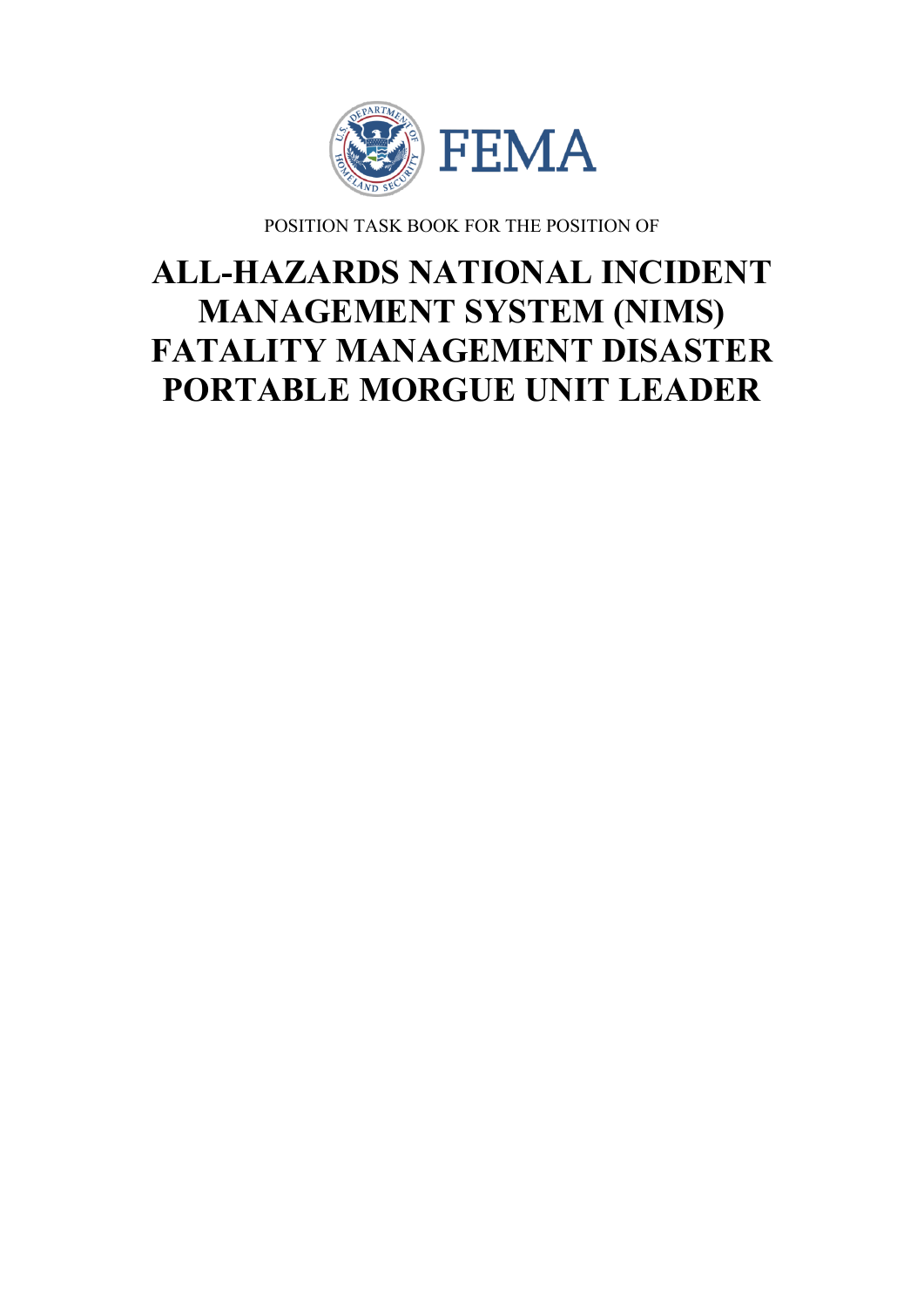# **FATALITY MANAGEMENT DISASTER PORTABLE MORGUE UNIT LEADER**

## *1. Competency:* **Assume position responsibilities**

*Description:* Successfully assume the role of Fatality Management Disaster Portable Morgue Unit Leader (FM DPMU) Leader and initiate position activities at the appropriate time according to the following behaviors.

#### *1a. Behavior:* **Successfully assume the role of FM DPMU Leader and initiate position activities**

| <b>TASK</b>                                                                                                                                                                                           | <b>CODE</b> | <b>EVALUATION</b><br><b>RECORD#</b> | <b>EVALUATOR</b><br><b>INITIALS AND</b><br><b>DATE</b> |
|-------------------------------------------------------------------------------------------------------------------------------------------------------------------------------------------------------|-------------|-------------------------------------|--------------------------------------------------------|
| 1. Initiate and maintain unit activity log:<br>• Complete activity log and use to support a common<br>operating picture<br>• Transfer information to additional documents, positions,<br>and displays | E, F, I     |                                     |                                                        |
| 2. Prepare temporary morgue facility for DPMU:<br>• Ensure operational readiness<br>• Determine design and setup of DPMU inside the facility<br>• Develop staffing and training schedules             | E, F, I     |                                     |                                                        |

### *1b. Behavior:* **Ensure readiness for assignment**

| <b>TASK</b>                                                                                                                                                                                                                                                                  | <b>CODE</b> | <b>EVALUATION</b><br><b>RECORD#</b> | <b>EVALUATOR</b><br><b>INITIALS AND</b><br><b>DATE</b> |
|------------------------------------------------------------------------------------------------------------------------------------------------------------------------------------------------------------------------------------------------------------------------------|-------------|-------------------------------------|--------------------------------------------------------|
| 3. Coordinate with on-scene leadership to help guide DPMU<br>operations by communicating pertinent<br>information to the Incident Commander (IC), Operations<br>Section Chief, or Logistics Section Chief:<br>• Estimated time of arrival for equipment, supplies, and staff | E, F, I     |                                     |                                                        |
| • All resources deploying with the DPMU<br>• Location of DPMU upon arrival                                                                                                                                                                                                   |             |                                     |                                                        |

## *1c. Behavior:* **Ensure availability, qualifications, and capabilities of resources to complete assignment**

|    | <b>TASK</b>                                                                                                                                   | <b>CODE</b> | <b>EVALUATION</b><br><b>RECORD#</b> | <b>EVALUATOR</b><br><b>INITIALS AND</b><br><b>DATE</b> |
|----|-----------------------------------------------------------------------------------------------------------------------------------------------|-------------|-------------------------------------|--------------------------------------------------------|
|    | 4. Ensure security resources are in place around the DPMU:<br>• Security personnel<br>• Barricades and fencing<br>• Identification checkpoint | E, F, I     |                                     |                                                        |
| 5. | Ensure supplies are available for deployment readiness and<br>operational needs.                                                              | E, F, I     |                                     |                                                        |
|    | 6. Order supplies needed to maintain DPMU equipment.                                                                                          | E, F, I     |                                     |                                                        |

### *1d. Behavior:* **Establish or determine organizational structure, reporting procedures, and chain of command of assigned resources**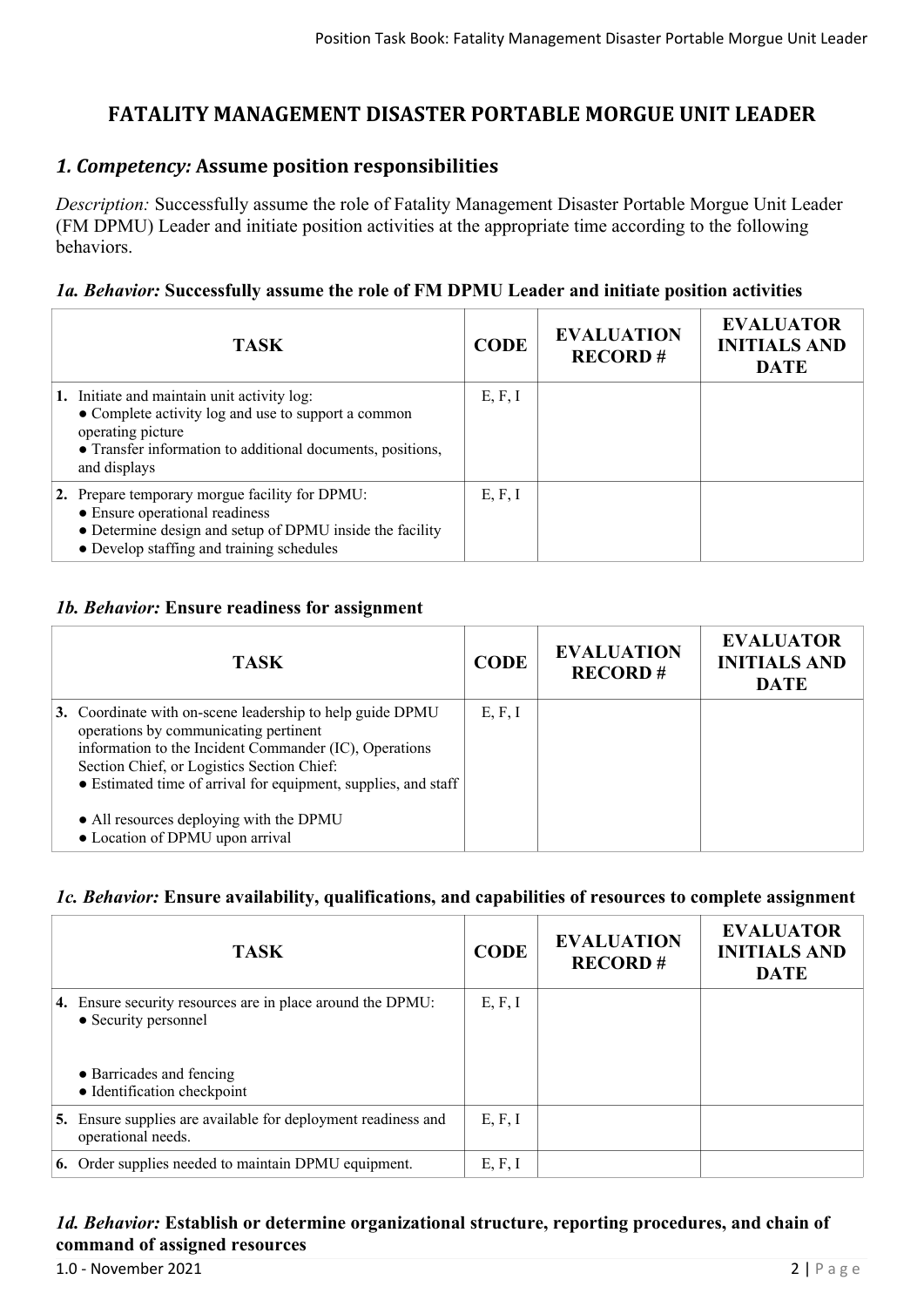| <b>TASK</b>                                                                                                                                                                                                                                                                                                                                                                                                                                                                                                                                                                                                                                                                                                                                                                                                                                                           | <b>CODE</b> | <b>EVALUATION</b><br><b>RECORD#</b> | <b>EVALUATOR</b><br><b>INITIALS AND</b><br><b>DATE</b> |
|-----------------------------------------------------------------------------------------------------------------------------------------------------------------------------------------------------------------------------------------------------------------------------------------------------------------------------------------------------------------------------------------------------------------------------------------------------------------------------------------------------------------------------------------------------------------------------------------------------------------------------------------------------------------------------------------------------------------------------------------------------------------------------------------------------------------------------------------------------------------------|-------------|-------------------------------------|--------------------------------------------------------|
| 7. Activate unit:<br>• Establish appropriate unit organization and assign staff<br>responsibilities, while maintaining span of control<br>• Ensure availability of appropriate resources<br>• Conduct supporting activities within operational period<br>• Follow protocol for communicating unit's daily<br>accomplishments to the Documentation Unit or appropriate<br>personnel<br>• Obtain operational rhythm from supervisor and establish<br>daily briefing/debriefing schedule with assigned personnel<br>• Follow process for resource requests/releases for<br>operational planning purposes<br>• Assign staff as appropriate<br>• Participate in planning meetings to determine unit<br>organization, support tactical assignments, ensure resource<br>support and coordination needs, and identify other<br>considerations for the next operational period | E, F, I     |                                     |                                                        |
| Supervise and adjust unit organization and operations based<br>8.<br>on changes in incident situation and resource status:<br>• Maintain common operating picture throughout the unit<br>• Provide for functional and geographical supervision as<br>necessary<br>• Ensure effective use and coordination of all assigned<br>resources<br>• Constantly monitor objectives and overall unit operations<br>for efficacy and safety                                                                                                                                                                                                                                                                                                                                                                                                                                      | E, F, I     |                                     |                                                        |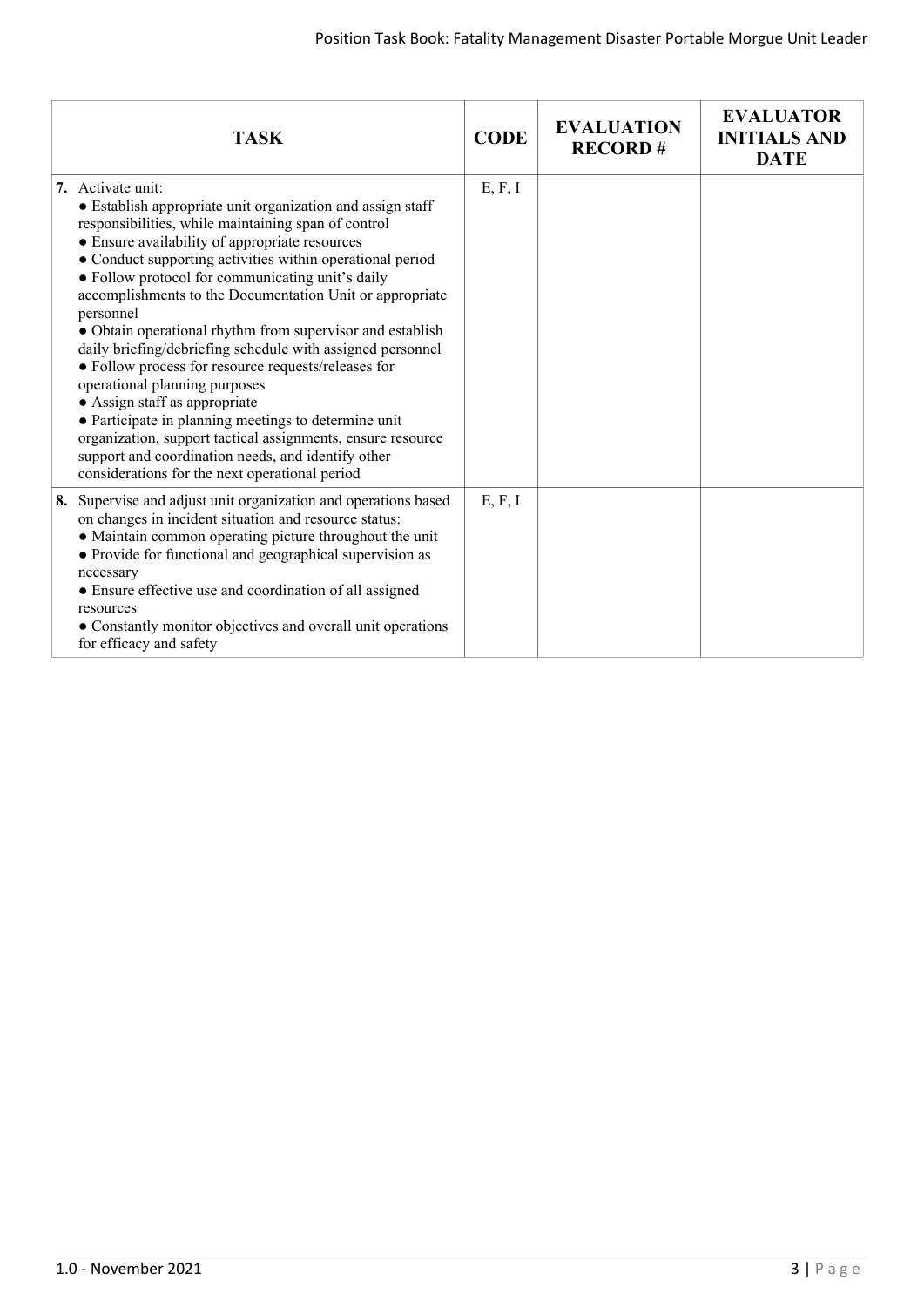# *2. Competency:* **Communicate effectively**

*Description:* Use suitable communication techniques to share relevant information with appropriate personnel on a timely basis to accomplish objectives in a potentially rapidly changing environment.

| 2a. Behavior: Ensure documentation is complete and disposition is appropriate |  |  |  |
|-------------------------------------------------------------------------------|--|--|--|
|-------------------------------------------------------------------------------|--|--|--|

| TASK.                                                                                                                                                                                                                                                                                                                                                                                                                            | <b>CODE</b> | <b>EVALUATION</b><br><b>RECORD#</b> | <b>EVALUATOR</b><br><b>INITIALS AND</b><br><b>DATE</b> |
|----------------------------------------------------------------------------------------------------------------------------------------------------------------------------------------------------------------------------------------------------------------------------------------------------------------------------------------------------------------------------------------------------------------------------------|-------------|-------------------------------------|--------------------------------------------------------|
| <b>9.</b> Ensure incident documentation and administrative<br>requirements are complete, according to the supervisor's<br>direction:<br>• Submit incident narrative to supervisor<br>• Complete and submit activity log to Documentation<br>• Unit or appropriate personnel for each operational period<br>• Ensure all personnel and equipment time records are<br>complete and submitted at the end of each operational period | E, F, I     |                                     |                                                        |
| 10. Ensure the protection of Personally Identifiable Information<br>(PII).                                                                                                                                                                                                                                                                                                                                                       | E, F, I     |                                     |                                                        |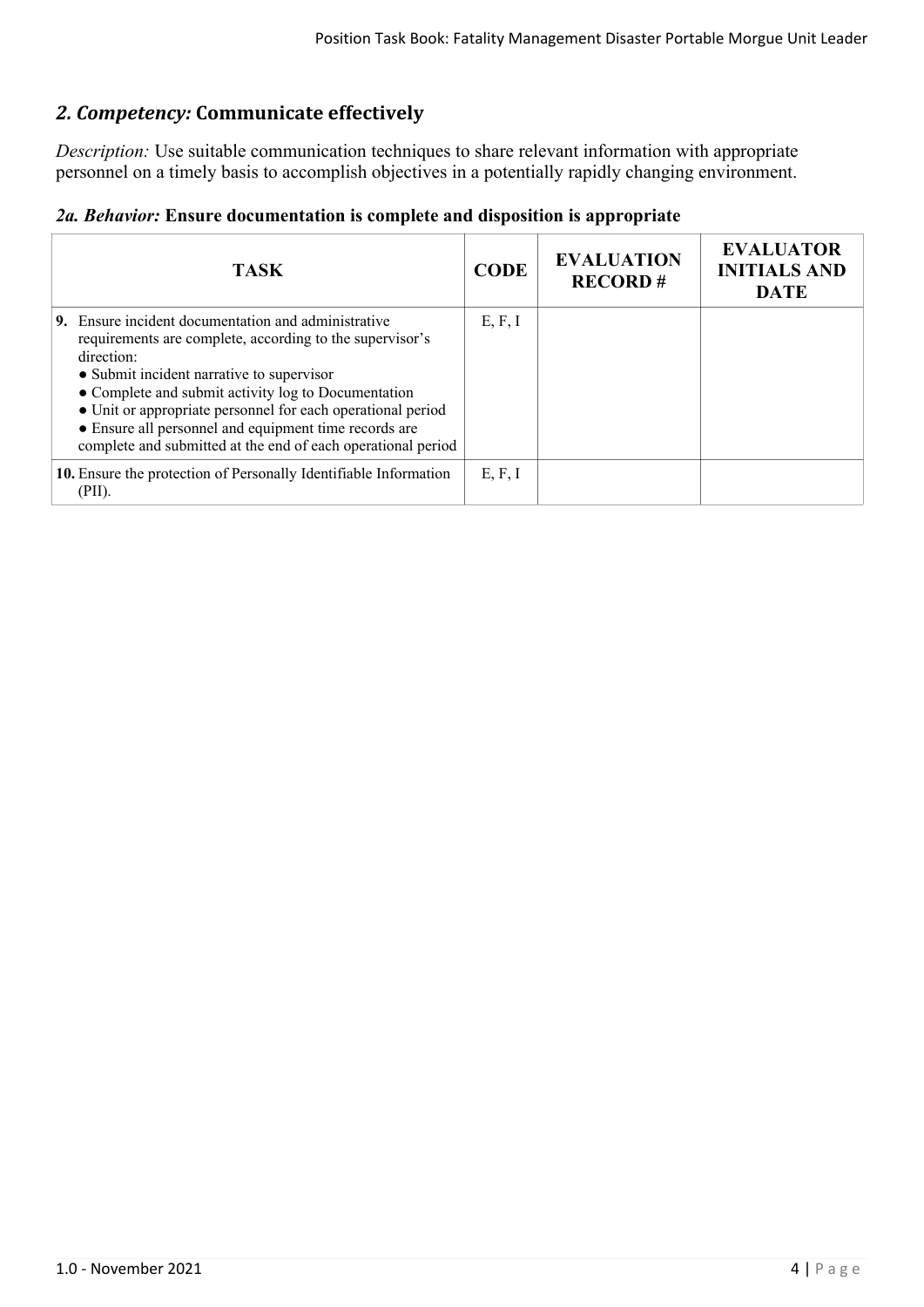## *3. Competency:* **Ensure completion of assigned actions to meet identified objectives**

*Description:* Identify, analyze, and apply relevant situational information and evaluate actions to complete assignments safely and meet identified objectives. Complete actions within established time frame.

## *3a. Behavior:* **Execute assigned tasks, assess progress, and make necessary adjustments**

| <b>TASK</b>                                                                                                                                                                                                                    | <b>CODE</b> | <b>EVALUATION</b><br><b>RECORD#</b> | <b>EVALUATOR</b><br><b>INITIALS AND</b><br><b>DATE</b> |
|--------------------------------------------------------------------------------------------------------------------------------------------------------------------------------------------------------------------------------|-------------|-------------------------------------|--------------------------------------------------------|
| 11. Coordinate facility issues:<br>• Transportation for DPMU personnel<br>• Food services                                                                                                                                      | E, F, I     |                                     |                                                        |
| • Communications                                                                                                                                                                                                               |             |                                     |                                                        |
| $\bullet$ IT support                                                                                                                                                                                                           |             |                                     |                                                        |
| • Medical services                                                                                                                                                                                                             |             |                                     |                                                        |
| 12. Ensure that the work completed is consistent with direction,<br>policy, and incident objectives:<br>• Supervisor's direction<br>• Incident Action Plan (IAP) goals and objectives<br>• Other planning goals and objectives | E, F, I     |                                     |                                                        |
| 13. Make appropriate decisions based on analyzed and validated<br>information:<br>• Make adjustments in response to new information,<br>changing conditions, or unexpected obstacles                                           | E, F, I     |                                     |                                                        |

### *3b. Behavior:* **Establish and manage humans remains processing and job positions that support morgue operations**

| TASK                                                                                                                                                                                                                                                                                     | <b>CODE</b> | <b>EVALUATION</b><br><b>RECORD#</b> | <b>EVALUATOR</b><br><b>INITIALS AND</b><br><b>DATE</b> |
|------------------------------------------------------------------------------------------------------------------------------------------------------------------------------------------------------------------------------------------------------------------------------------------|-------------|-------------------------------------|--------------------------------------------------------|
| 14. Coordinate with Safety Officer as necessary for incident:<br>• Identify hazards and ensure compliance with safety<br>regulations                                                                                                                                                     | E, F, I     |                                     |                                                        |
| 15. Support FM Human Remains Recovery Team Leader and<br>recovery team needs:<br>• Ensure provision of supplies and equipment<br>• Ensure establishment of IT and communications with all<br>other teams and IC                                                                          | E, F, I     |                                     |                                                        |
| 16. Support Morgue Forensic Team Leader and forensic team<br>needs:<br>• Ensure provision of supplies and equipment<br>• Ensure building and facilities, including security, are<br>adequate<br>• Ensure establishment of IT and communications with all<br>other teams, IC, and VIC/FAC | E, F, I     |                                     |                                                        |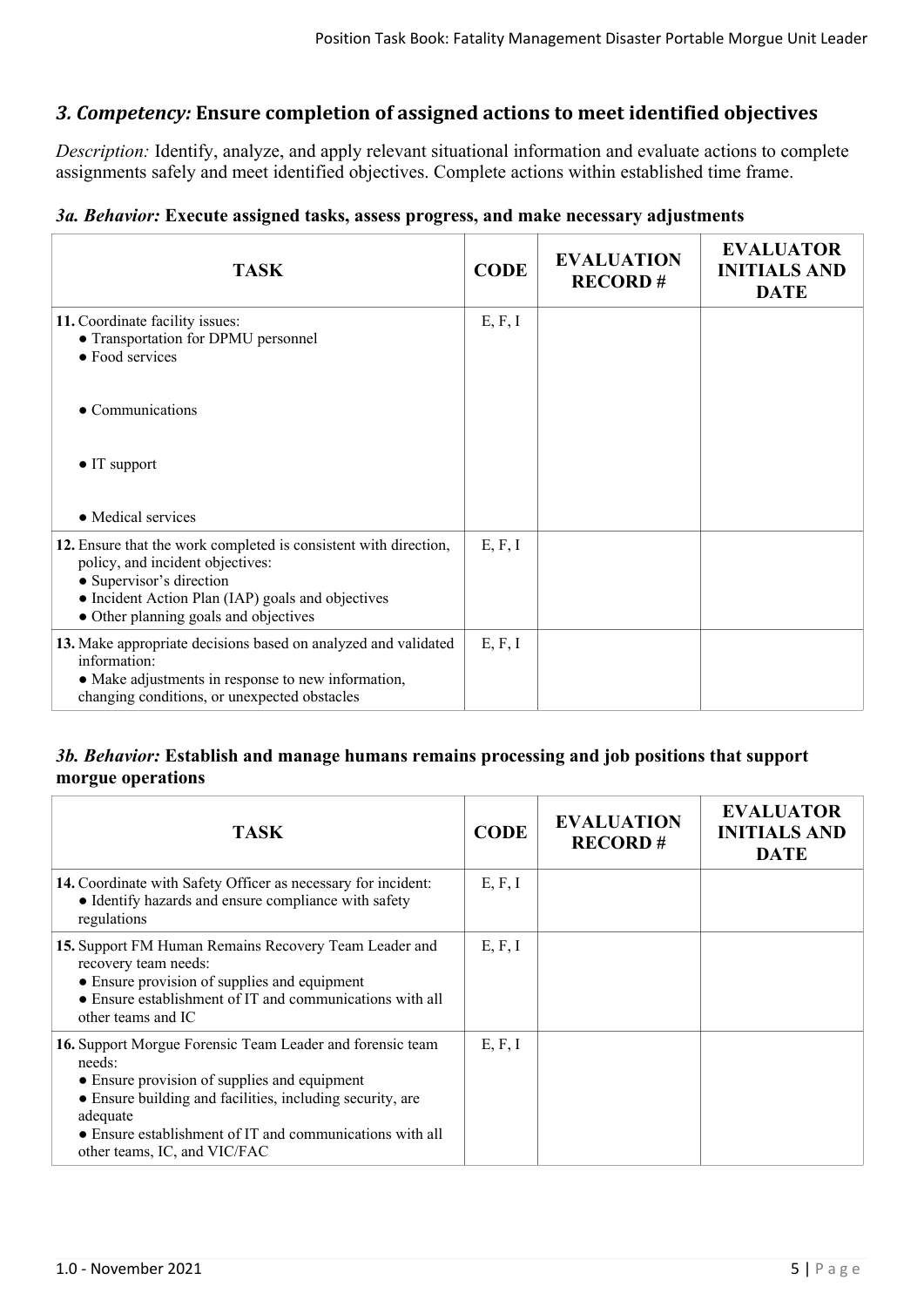| 17. Support Morgue Processing Unit Leader and processing unit<br>needs:<br>• Ensure provision of supplies and equipment<br>• Ensure building and facilities, including security, are<br>adequate<br>• Ensure establishment of IT and communications with all<br>other teams, IC, and Victim Information Center<br>(VIC)/Family Assistance Center (FAC) | E, F, I |  |
|--------------------------------------------------------------------------------------------------------------------------------------------------------------------------------------------------------------------------------------------------------------------------------------------------------------------------------------------------------|---------|--|
| 18. Support processes within the unit:<br>• Support the duties of the Supply Specialist, Facilities<br>Specialist, Building Arrangements Specialist,<br>Communications Coordinator, and other unit members<br>• Ensure appropriate staffing<br>• Ensure staff is properly trained                                                                      | E, F, I |  |

## *3c. Behavior:* **Plan for demobilization and ensure staff follow procedures**

| TASK.                                                                                                                                                                                                                                | <b>CODE</b>         | <b>EVALUATION</b><br><b>RECORD#</b> | <b>EVALUATOR</b><br><b>INITIALS AND</b><br><b>DATE</b> |
|--------------------------------------------------------------------------------------------------------------------------------------------------------------------------------------------------------------------------------------|---------------------|-------------------------------------|--------------------------------------------------------|
| 19. Coordinate with leadership to plan DPMU demobilization:<br>• Determine date and time of demobilization<br>• Identify equipment to be taken out of service<br>• Plan the process for demobilizing DPMU equipment and<br>personnel | C, E, F, I,<br>J, T |                                     |                                                        |